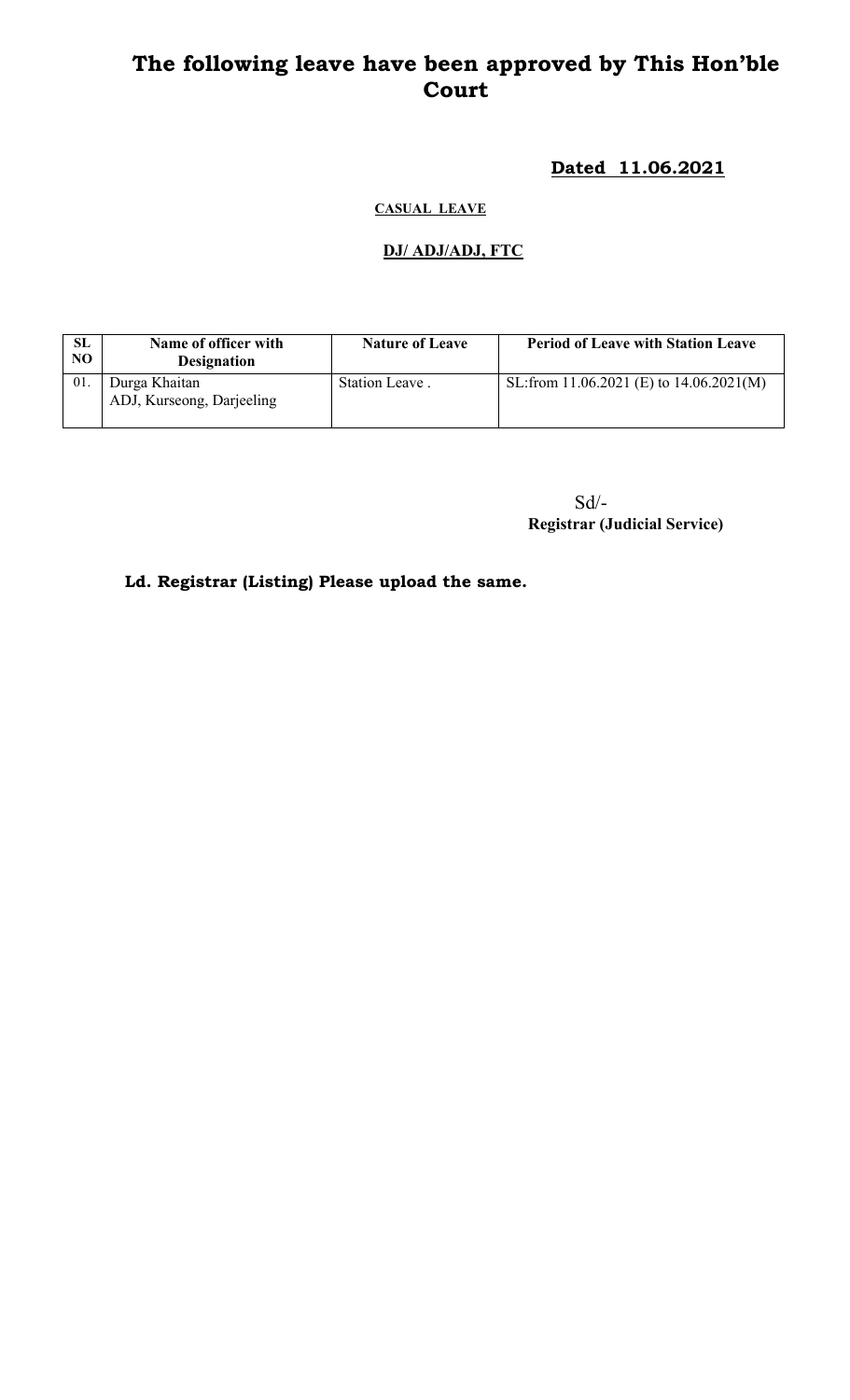# The following leave have been approved by This Hon'ble Court

Dated 14.06.2021

#### CASUAL LEAVE

#### DJ/ ADJ/ADJ, FTC

| SL  | Name of officer with                                                                        | <b>Nature of Leave</b> | <b>Period of Leave with Station</b>                                   |
|-----|---------------------------------------------------------------------------------------------|------------------------|-----------------------------------------------------------------------|
| NO  | <b>Designation</b>                                                                          |                        | Leave                                                                 |
| 01. | Sri Sujit Kumar Jha, ADJ, 2 <sup>nd</sup><br>Court, Krishnagar, Nadia                       | <b>Station</b> leave   | From $11.06.2021$ (E) to<br>14.06.2021(M)                             |
| 02. | Smt. Kaberi Basu, ADJ, 3rd<br>Court, Bankura                                                | <b>Station</b> leave   | From $25.06.2021$ (E) to<br>28.06.2021 (M)                            |
| 03. | Sri Guru Das Biswas, ADJ, 2nd<br>Court, Berhampore,<br>Murshidabad                          | <b>Station</b> leave   | From $12.06.2021$ (M) to<br>15.06.2021(N)                             |
| 04. | Ashis Kumar Hazra<br>Judge, Spl Court(E.C. Act)-<br>cum-ADJ, Durgapur, Paschim<br>Bardhaman | CL for 02 days with SL | $CL:16.06.2021 \& 17.06.2021$<br>SL:15.06.2021(E)<br>To 18.06.2021(M) |

Sd/- Registrar (Judicial Service)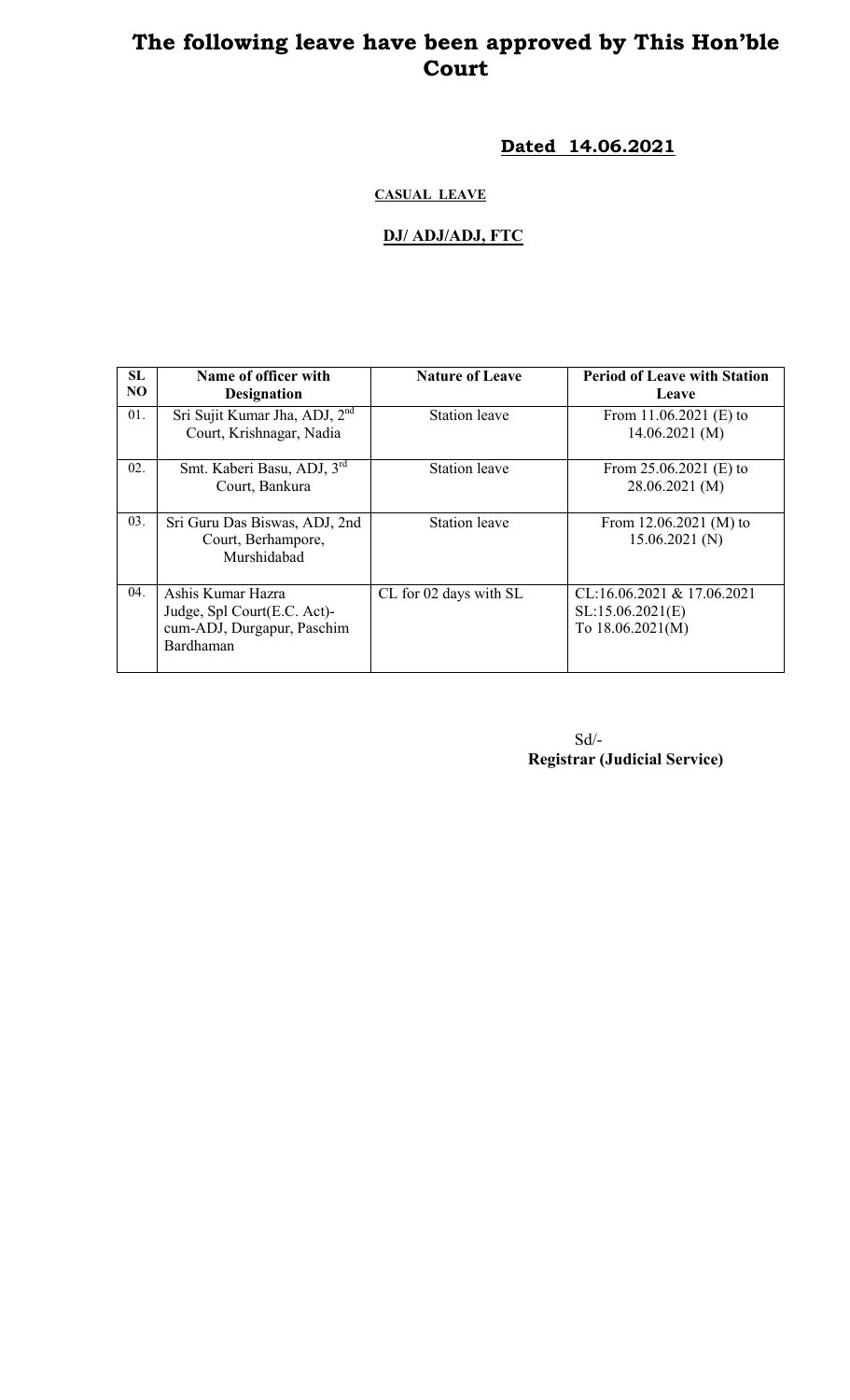## The following leave have been approved by This Hon'ble Court

## Dated 15.06.2021

### CASUAL LEAVE

#### DJ/ ADJ/ADJ, FTC

| <b>SL</b><br>NO. | Name of officer with<br><b>Designation</b>                     | <b>Nature of Leave</b>                   | <b>Period of Leave with Station</b><br>Leave |
|------------------|----------------------------------------------------------------|------------------------------------------|----------------------------------------------|
| 01.              | Subhrajit Basu<br>DJ, Birbhum at Suri                          | Cancellation of CL for 01 day<br>with SL | On 30.04.2021                                |
| 02.              | Subhasis Ghosh<br>District Judge, Uttar Dinajpur at<br>Raiganj | CL for 03 days                           | From 23.06.2021 to<br>25.06.2021             |

Sd/- Registrar (Judicial Service)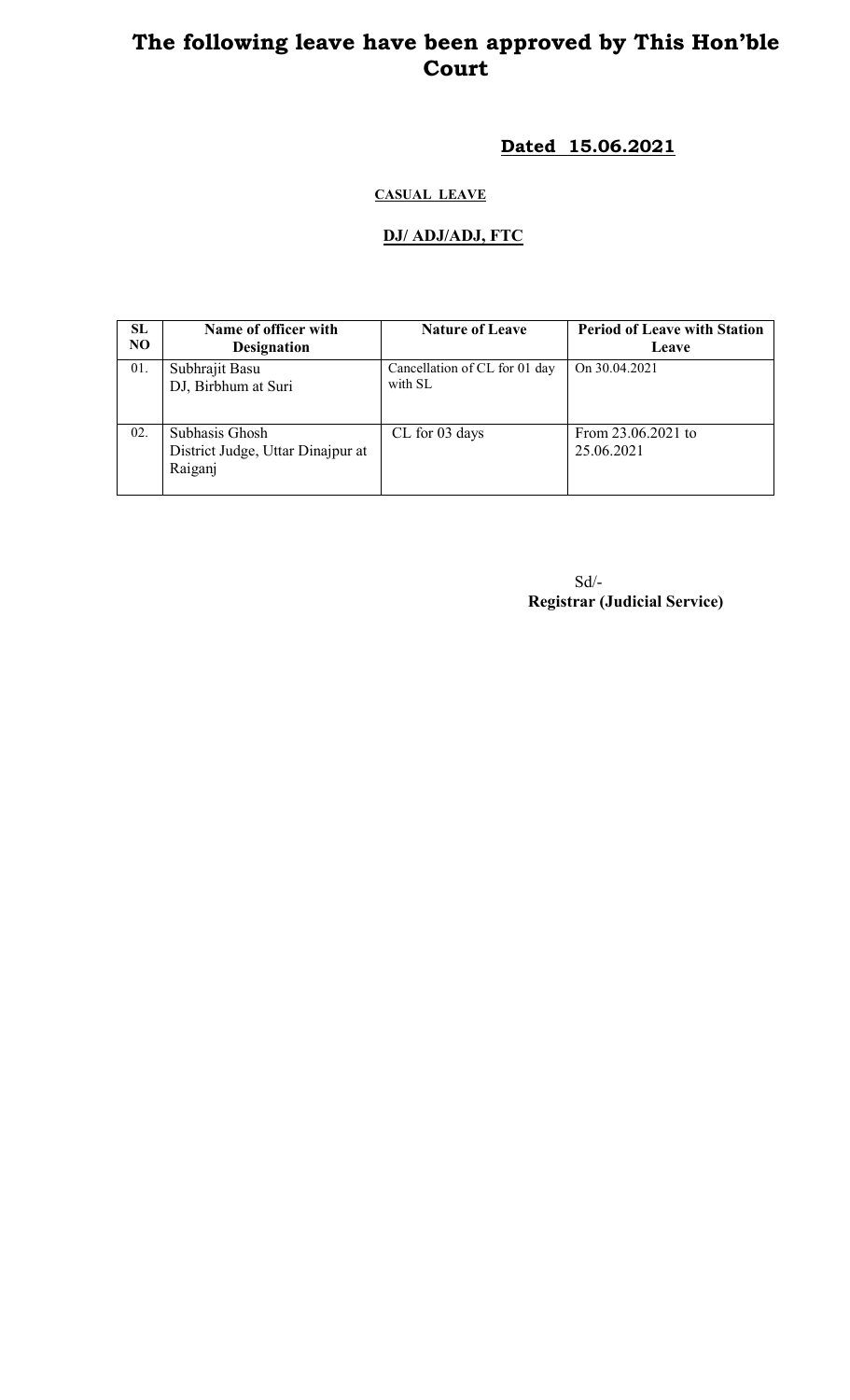## The following Leaves have been approved by this Hon'ble Court

#### Dated: 11.06.2021

## DJ/ADJ

| <b>SL</b><br>N <sub>O</sub> | Name of officer with Designation                                                      | <b>Nature of Leave</b>   | <b>Period of Leave with Station</b><br>Leave |
|-----------------------------|---------------------------------------------------------------------------------------|--------------------------|----------------------------------------------|
| 01.                         | Sri Manoj Kumar Prasad, ADJ, 1 <sup>st</sup><br>Court, Asansol, Paschim Bardhaman     | Earned Leave for 05 days | From 21.06.2021 to 25.06.2021                |
| 02.                         | Smt. Sharanya Sen Prasad<br>ADJ, 2 <sup>nd</sup> Court, Asansol, Paschim<br>Bardhaman | Earned Leave for 05 days | From 21.06.2021 to 25.06.2021                |

### CJM

| SL<br>NO | Name of officer with Designation                      | <b>Nature of Leave</b>   | <b>Period of Leave with Station</b><br><b>Leave</b> |
|----------|-------------------------------------------------------|--------------------------|-----------------------------------------------------|
| 03.      | Sri Edwin Lepcha, CJM, Jhargram,<br>Paschim Medinipur | Earned Leave for 06 days | From 28.06.2021 to 03.07.2021                       |

Sd/- Registrar (Judicial Service)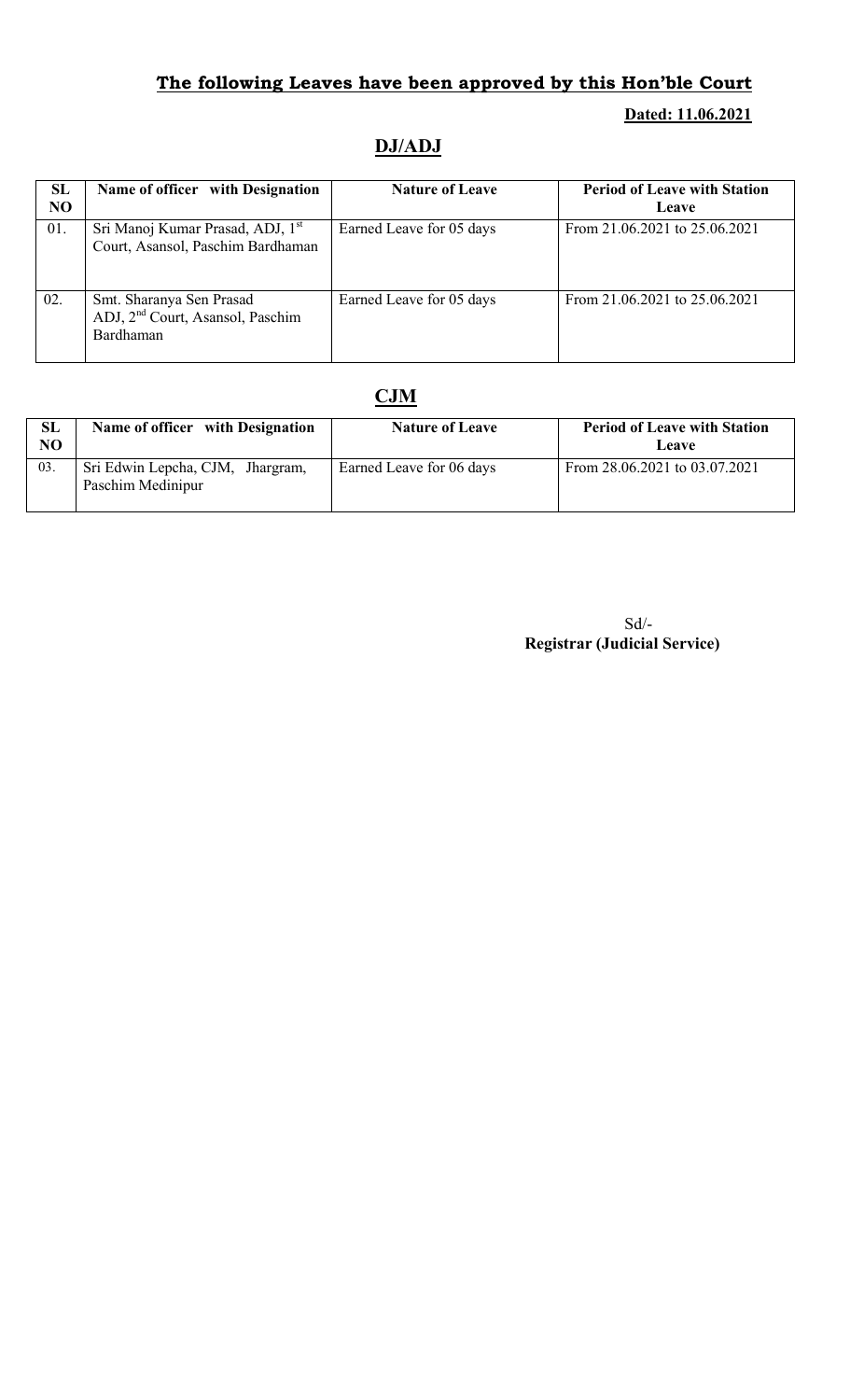### The following Leaves have been approved by this Hon'ble Court

### Dated: 14.06.2021

# DJ/ADJ

| SL        | Name of officer with Designation               | <b>Nature of Leave</b>       | <b>Period of Leave with Station Leave</b> |
|-----------|------------------------------------------------|------------------------------|-------------------------------------------|
| <b>NO</b> |                                                |                              |                                           |
|           |                                                |                              |                                           |
| 01.       | Sri Ananta Kumar Singha Mahapatra              | Quarantine Leave for 08 days | From 23.04.2021 to 30.04.2021             |
|           | ADJ, Special Court (E.C Act),                  |                              |                                           |
|           | Balurghat, Dakshin Dinajpur                    |                              |                                           |
|           |                                                |                              |                                           |
|           |                                                |                              |                                           |
| 02.       | Sri Ajayendra Nath Bhattacharya                | Quarantine leave for 08      | From 23.04.2021 to 30.04.2021             |
|           | ADJ, 3 <sup>rd</sup> Court, Balurghat, Dakshin |                              |                                           |
|           |                                                | days                         |                                           |
|           | Dinajpur                                       |                              |                                           |
|           |                                                |                              |                                           |
|           |                                                |                              |                                           |
| 03.       | Sri Somesh Prasad Sinha, ADJ, 1 <sup>st</sup>  | Earned Leave for 09 days     | From 22.04.2021 to 30.04.2021             |
|           | Court, Arambagh, Hooghly                       |                              |                                           |
|           |                                                |                              |                                           |
|           |                                                |                              |                                           |
| 04.       | Sri Partha Pratim Chakraborty                  | Quarantine leave for 23 days | From: $19.05.2021$ to $10.06.2021$        |
|           | DJ, Cooch Behar                                |                              |                                           |
|           |                                                |                              |                                           |

### JM

| SL<br>NO | Name of officer with Designation                                            | <b>Nature of Leave</b>                                                     | <b>Period of Leave with Station Leave</b>                                  |
|----------|-----------------------------------------------------------------------------|----------------------------------------------------------------------------|----------------------------------------------------------------------------|
| 05.      | Smt. Najmus Sahar<br>JM, Kalna, Purba Bardhaman                             | i) Commuted Leave for<br>05 days<br>ii) Quarantine Leave for<br>$21$ days. | i)From $19.04.2021$ to $23.04.2021$ .<br>ii) From 24.04.2021 to 14.05.2021 |
| 06.      | Sri Sourav Roy<br>JM, 2 <sup>nd</sup> Court, Balurghat, Dakshin<br>Dinajpur | Quarantine Leave for 03<br>days                                            | From 28.04.2021 to 30.04.2021.                                             |

Sd/- Registrar (Judicial Service)